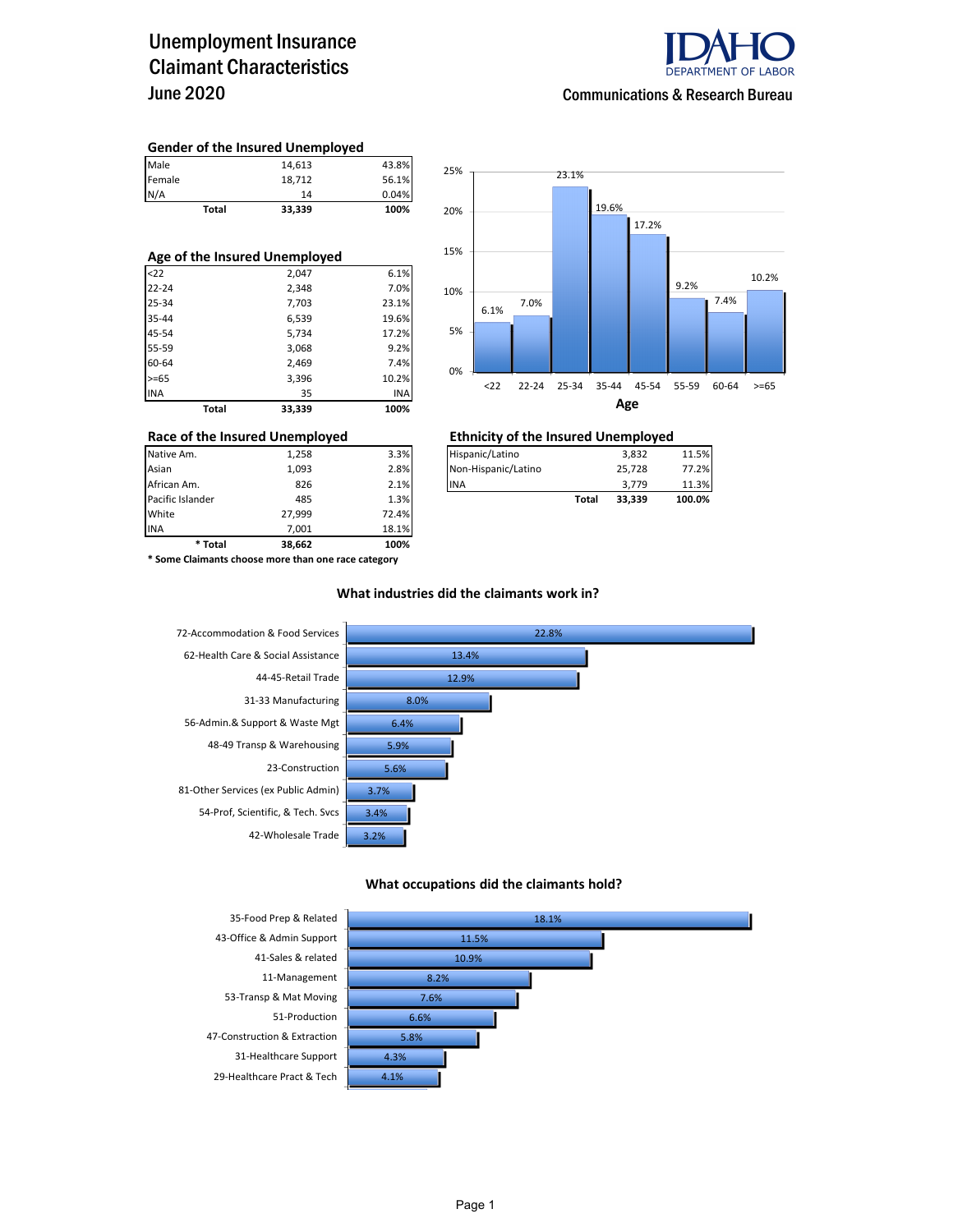## Unemployment Insurance Claimant Characteristics June  $2020$

# **DEPARTMENT OF LABOR**

|  | <b>Communications &amp; Research Bureau</b> |
|--|---------------------------------------------|
|--|---------------------------------------------|

| <b>Demographics</b>                                          | June<br>2020 |       | May<br>2020 |       | <b>Monthly</b><br><b>Difference</b> | June<br>2019 |       | Yearly<br><b>Difference</b> |
|--------------------------------------------------------------|--------------|-------|-------------|-------|-------------------------------------|--------------|-------|-----------------------------|
|                                                              |              |       |             |       |                                     |              |       |                             |
|                                                              |              |       |             |       |                                     |              |       |                             |
| Gender:                                                      |              |       |             |       |                                     |              |       |                             |
| Male                                                         | 14,613       | 43.8% | 22,345      | 42.3% | $-7,732$                            | 2,288        | 50.3% | 12325                       |
| Female                                                       | 18,712       | 56.1% | 30,430      | 57.6% | $-11,718$                           | 2,259        | 49.7% | 16453                       |
| <b>INA</b>                                                   | 14           | 0.0%  | 15          | 0.0%  | $-1$                                | $\mathbf{1}$ | 0.0%  | 13                          |
| <b>Total</b>                                                 | 33,339       |       | 52,790      |       | $-19,451$                           | 4,548        |       | 28791                       |
| Race: NOTE: Claimants may choose more than one Race category |              |       |             |       |                                     |              |       |                             |
| Native American                                              | 1,258        | N/A   | 1,970       | N/A   | $-712$                              | 280          | N/A   | 978                         |
| Asian                                                        | 1,093        | N/A   | 1,542       | N/A   | $-449$                              | 136          | N/A   | 957                         |
| African American                                             | 826          | N/A   | 1,101       | N/A   | $-275$                              | 99           | N/A   | 727                         |
| Pacific Islander                                             | 485          | N/A   | 663         | N/A   | $-178$                              | 80           | N/A   | 405                         |
| White                                                        | 27,999       | N/A   | 44,342      | N/A   | $-16,343$                           | 4,644        | N/A   | 23355                       |
| <b>INA</b>                                                   | 7,001        | N/A   | 10,516      | N/A   | $-3,515$                            | 1,419        | N/A   | 5582                        |
|                                                              |              |       |             |       |                                     |              |       |                             |
| <b>Ethnicity:</b>                                            |              |       |             |       |                                     |              |       |                             |
| Hispanic/Latino                                              | 3,832        | 11.5% | 6,011       | 11.4% | $-2,179$                            | 480          | 10.6% | 3352                        |
| Non-Hispanic/Latino                                          | 25,728       | 77.2% | 41,506      | 78.6% | $-15,778$                           | 3,406        | 74.9% | 22322                       |
| <b>INA</b>                                                   | 3,779        | 11.3% | 5,273       | 10.0% | $-1,494$                            | 662          | 14.6% | 3117                        |
|                                                              |              |       |             |       |                                     |              |       |                             |
| Age:                                                         |              |       |             |       |                                     |              |       |                             |
| $22$                                                         | 2,047        | 6.1%  | 4,232       | 8.0%  | $-2,185$                            | 74           | 1.6%  | 1973                        |
| 22-24                                                        | 2,348        | 7.0%  | 4,192       | 7.9%  | $-1,844$                            | 124          | 2.7%  | 2224                        |
| 25-34                                                        | 7,703        | 23.1% | 13,147      | 24.9% | $-5,444$                            | 656          | 14.4% | 7047                        |
| 35-44                                                        | 6,539        | 19.6% | 10,501      | 19.9% | $-3,962$                            | 857          | 18.8% | 5682                        |
| 45-54                                                        | 5,734        | 17.2% | 8,695       | 16.5% | $-2,961$                            | 1,027        | 22.6% | 4707                        |
| 55-59                                                        | 3,068        | 9.2%  | 4,520       | 8.6%  | $-1,452$                            | 669          | 14.7% | 2399                        |
| 60-64                                                        | 2,469        | 7.4%  | 3,501       | 6.6%  | $-1,032$                            | 516          | 11.3% | 1953                        |
| $>= 65$                                                      | 3,396        | 10.2% | 3,919       | 7.4%  | $-523$                              | 622          | 13.7% | 2774                        |
| <b>Total</b>                                                 | 33,304       |       | 52,707      |       | $-19,403$                           | 4,545        |       | 28759                       |